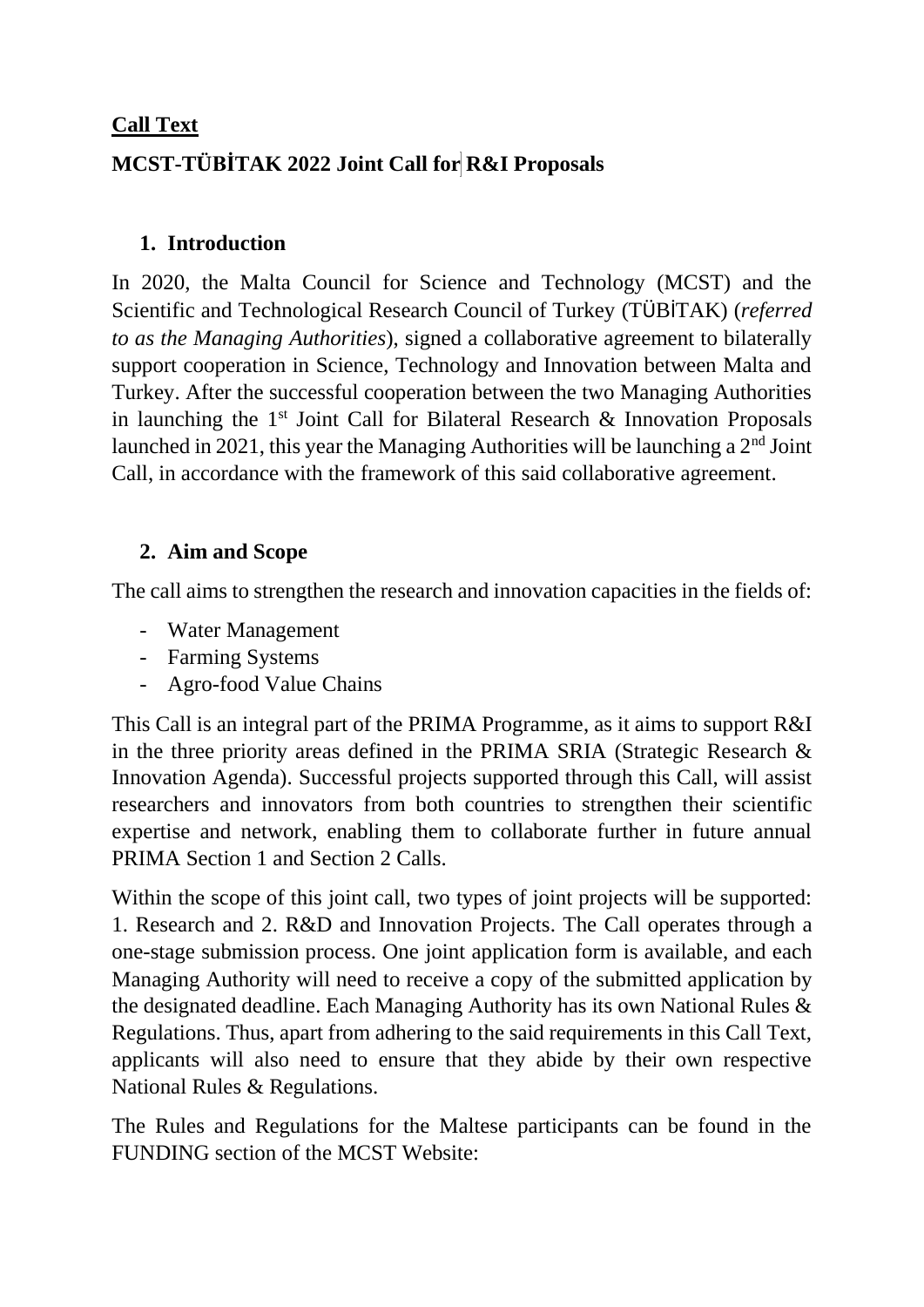https://mcst.gov.mt/funding-opportunities/

TÜBİTAK will fund the Turkish side under the financial principles of TÜBİTAK 1071 Program:

- For Research Projects: [https://www.tubitak.gov.tr/sites/default/files/3125/1071\\_arastirma\\_projel](https://www.tubitak.gov.tr/sites/default/files/3125/1071_arastirma_projeleri_surec_dokumani.pdf) [eri\\_surec\\_dokumani.pdf](https://www.tubitak.gov.tr/sites/default/files/3125/1071_arastirma_projeleri_surec_dokumani.pdf)
- For R&D and Innovation Projects: [https://www.tubitak.gov.tr/sites/default/files/3125/1071\\_ar](https://www.tubitak.gov.tr/sites/default/files/3125/1071_ar-ge_ve_yenilik_projeleri_surec_dokumani.pdf)[ge\\_ve\\_yenilik\\_projeleri\\_surec\\_dokumani.pdf](https://www.tubitak.gov.tr/sites/default/files/3125/1071_ar-ge_ve_yenilik_projeleri_surec_dokumani.pdf)

## **3. Eligibility Conditions**

Each project proposal shall need to be in accordance with the following requirements. However, apart from adhering to below eligibility requirements in this Call Text, applicants will also need to ensure that they abide by their own respective National Rules & Regulations:

- Each proposal for a joint research project must be submitted by researchers/innovators from at least one eligible legal entity based in Turkey and at least one eligible legal entity based in Malta. These will be considered and referred to as 'project partners' for the duration of the project.
- The Turkish and Maltese partners shall form a project consortium and prepare a joint scientific project.
- Unilateral project applications are not accepted. Applications which are not received by both Managing Authorities will not be accepted for evaluation. Hence, Turkish/Maltese project leaders should make sure that their counterpart submits a matching application.
- Proposals must directly address the aim of the Call and needs to clearly align with at **least one of the three priority areas of PRIMA** (i.e. Water Management, Farming Systems and Agro-food value chains).
- The projects will be implemented through the exchange of researchers and knowledge.
- Each collaborating side must have **one Principal Investigator (PI)<sup>1</sup>** , representing the proposal consortium for each country.

<sup>&</sup>lt;sup>1</sup> Principal Investigator (PI) refers to the Lead Researcher within the applying entity.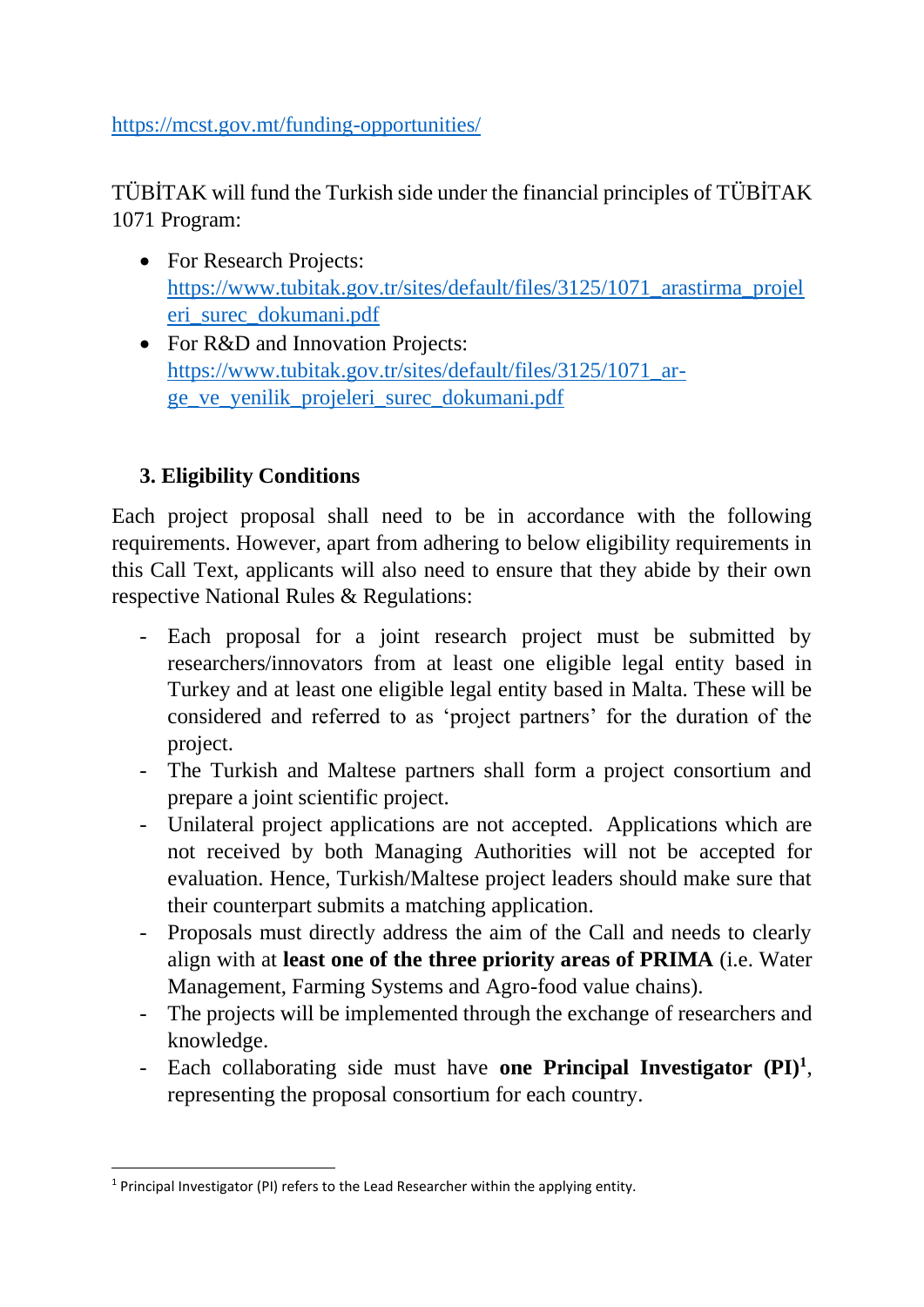- The PI of each country shall be responsible to submit the application form to his/her own Managing Authority.
- Based on the respective bilateral agreement between TÜBİTAK and MCST, each party will cover the costs of their own national team.
- While submitting the project proposal form, the costs which are requested in the scope of the project must be stated in detail and justified. The eligible and ineligible costs are also detailed in the National Rules & Regulations of each side. In the case of any exchange of researchers to be made within the scope of the projects, the sending party meets all the travel expenses.
- Each National Applicant shall need to consult with the **National Rules & Regulations** imposed by the corresponding Managing Authority. Applications which are found to be ineligible by one of the Managing Authorities will automatically render the whole proposal as ineligible.
- Only proposals that have a signed **cooperation and IP agreement** amongst the consortium partners will be considered.
- Proposals should strive to be **balanced** between the two countries with respect to the **volume of work and activities** and also in terms of **funding**.
- Applicants are eligible to submit **more than one proposal** under the Call. However, for proposals that have the same PI, and in the event that both are chosen for funding, only one of the projects will proceed to be funded.
- Proposals need to be written in **English**.

| <b>Scope</b>                                                             | Under the 2022 Joint Call for Proposals of MCST-TÜBİTAK Bilateral<br>R&I Projects:<br><b>Research Projects</b><br>$\bullet$<br>R&D and Innovation Projects<br>$\bullet$<br>will be supported. |                                  |  |
|--------------------------------------------------------------------------|-----------------------------------------------------------------------------------------------------------------------------------------------------------------------------------------------|----------------------------------|--|
| Thematic Fields &<br>subfields<br><b>Pre-announcement of the</b><br>Call | Water Management<br>$\bullet$<br><b>Farming Systems</b><br>Agro-food Value Chains<br>$\bullet$<br>February 2022                                                                               |                                  |  |
|                                                                          |                                                                                                                                                                                               |                                  |  |
| <b>Launch of the Call</b>                                                | $1st$ March 2022                                                                                                                                                                              |                                  |  |
| <b>Final date for online</b>                                             | For TÜBİTAK:                                                                                                                                                                                  | <b>For MCST:</b>                 |  |
| proposal submission                                                      | 16th of May 2022, 23:59.                                                                                                                                                                      | 16 <sup>th</sup> May 2022, 23:59 |  |
| <b>Final date for electronic</b>                                         | For TÜBİTAK:                                                                                                                                                                                  | <b>For MCST:</b>                 |  |
| signatures' completion                                                   | 20 <sup>th</sup> May 2022, 23:59.                                                                                                                                                             | N/A                              |  |
| <b>Eligibility check</b>                                                 | For TÜBİTAK:                                                                                                                                                                                  | <b>For MCST:</b>                 |  |
|                                                                          | June-July 2022                                                                                                                                                                                | June-July 2022                   |  |

#### **4. Call Snapshot**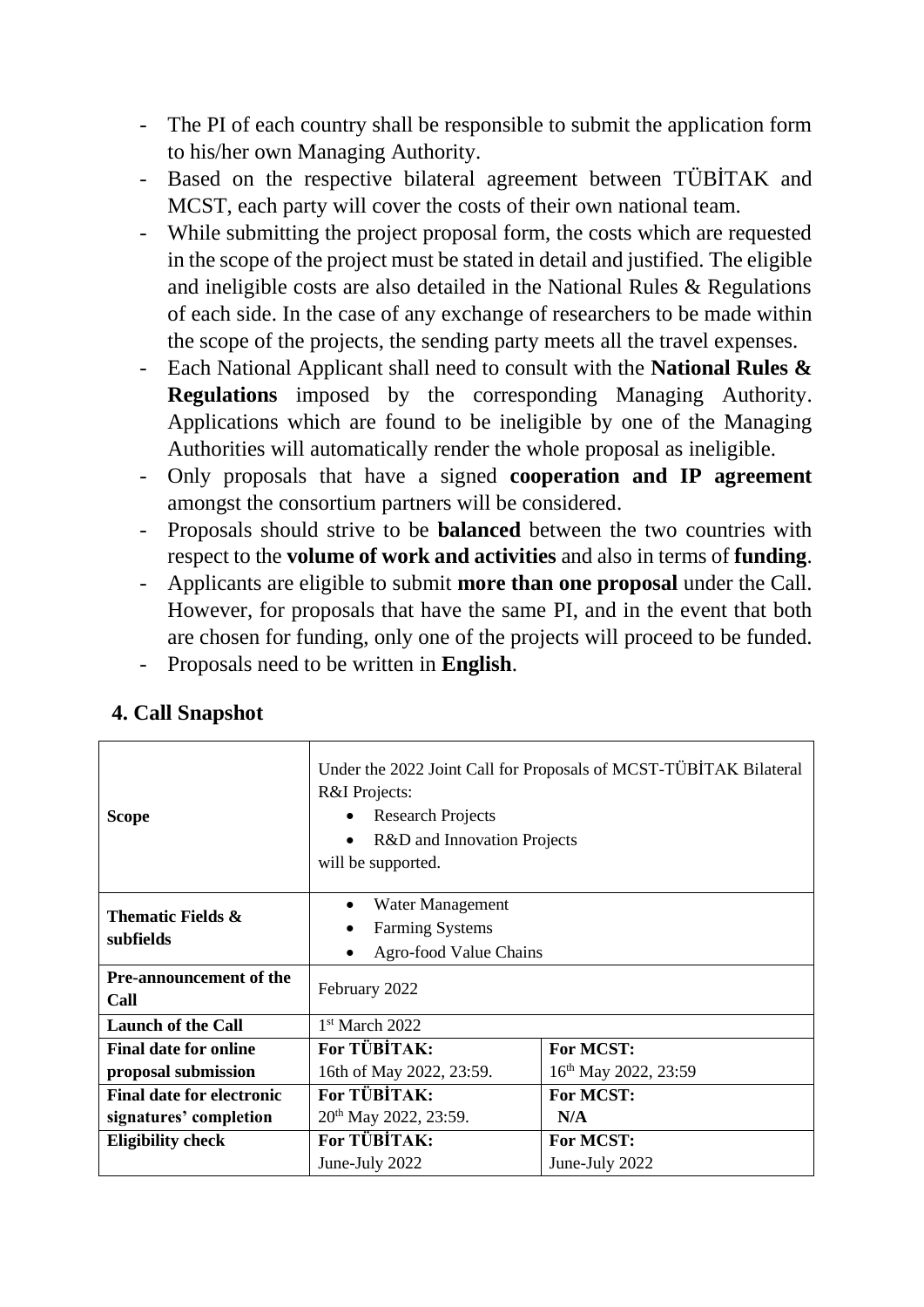| <b>Scientific Evaluation</b> | For TÜBİTAK:                                                                                                                                                                                                                                                                                                                         | For MCST:                                                                                                                                                                                                             |
|------------------------------|--------------------------------------------------------------------------------------------------------------------------------------------------------------------------------------------------------------------------------------------------------------------------------------------------------------------------------------|-----------------------------------------------------------------------------------------------------------------------------------------------------------------------------------------------------------------------|
|                              | July-August 2022                                                                                                                                                                                                                                                                                                                     | July-August 2022                                                                                                                                                                                                      |
| <b>Issuing of results</b>    | September 2022                                                                                                                                                                                                                                                                                                                       |                                                                                                                                                                                                                       |
| <b>Project Duration</b>      | 24 Months                                                                                                                                                                                                                                                                                                                            |                                                                                                                                                                                                                       |
| Eligible applicant           | <b>For the Turkish Team</b><br>Detailed information about<br>eligibility rules can be found<br>at:<br>For Research Projects:<br>$\bullet$<br>https://www.tubitak.go<br>v.tr/sites/default/files/3<br>125/1071_arastirma_p<br>rojeleri_surec_dokuma<br>ni.pdf<br>For R&D and<br><b>Innovation Projects:</b><br>https://www.tubitak.go | <b>For the Maltese Team</b><br>Detailed information about the<br>eligibility rules can be found at:<br>https://mcst.gov.mt/funding-<br>opportunities/                                                                 |
|                              | v.tr/sites/default/files/3<br>125/1071_ar-<br>ge ve yenilik projeler<br><i>i_surec_dokumani.pdf</i><br><b>For the Turkish Team</b>                                                                                                                                                                                                   |                                                                                                                                                                                                                       |
| <b>Evaluation Criteria</b>   | Scientific/Technologic<br>$\circ$<br>al Excellence<br>Methodology<br>O<br>Project Management<br>O<br>Importance of<br>$\circ$<br>International<br>Collaboration<br>Impact<br>O                                                                                                                                                       | <b>For the Maltese Team</b><br>Scientific/Technological<br>$\circ$<br>Excellence<br>Methodology<br>O<br>Project Management<br>$\circ$<br>Importance of International<br>$\circ$<br>Collaboration<br>Impact<br>$\circ$ |
| <b>Award parameters</b>      | <b>For the Turkish Team</b><br>TUBITAK funds up to<br>1.000.000 TL per project<br>(excluding overhead and<br>Project Incentive Premium<br>(PIP)).                                                                                                                                                                                    | <b>For the Maltese Team</b><br>MCST will provide the overall<br>amount of $\epsilon$ 200,000 for this Call, to<br>fund two (2) successful projects with<br>a budget of up to $€100,000$ each.                         |
| <b>Daily Allowance:</b>      | For the Turkish Team<br>It will be provided within the<br>scope of the provisions of per<br>diem Law numbered 6245.                                                                                                                                                                                                                  | <b>For the Maltese Team</b><br>As per National Rules and<br>Regulations of the Call                                                                                                                                   |
| <b>Duration of Travel:</b>   | exceed 60 days/year.                                                                                                                                                                                                                                                                                                                 | For each project, the total duration of scientific visits from one side to<br>another (from Malta to Turkey or from Turkey to Malta) will not                                                                         |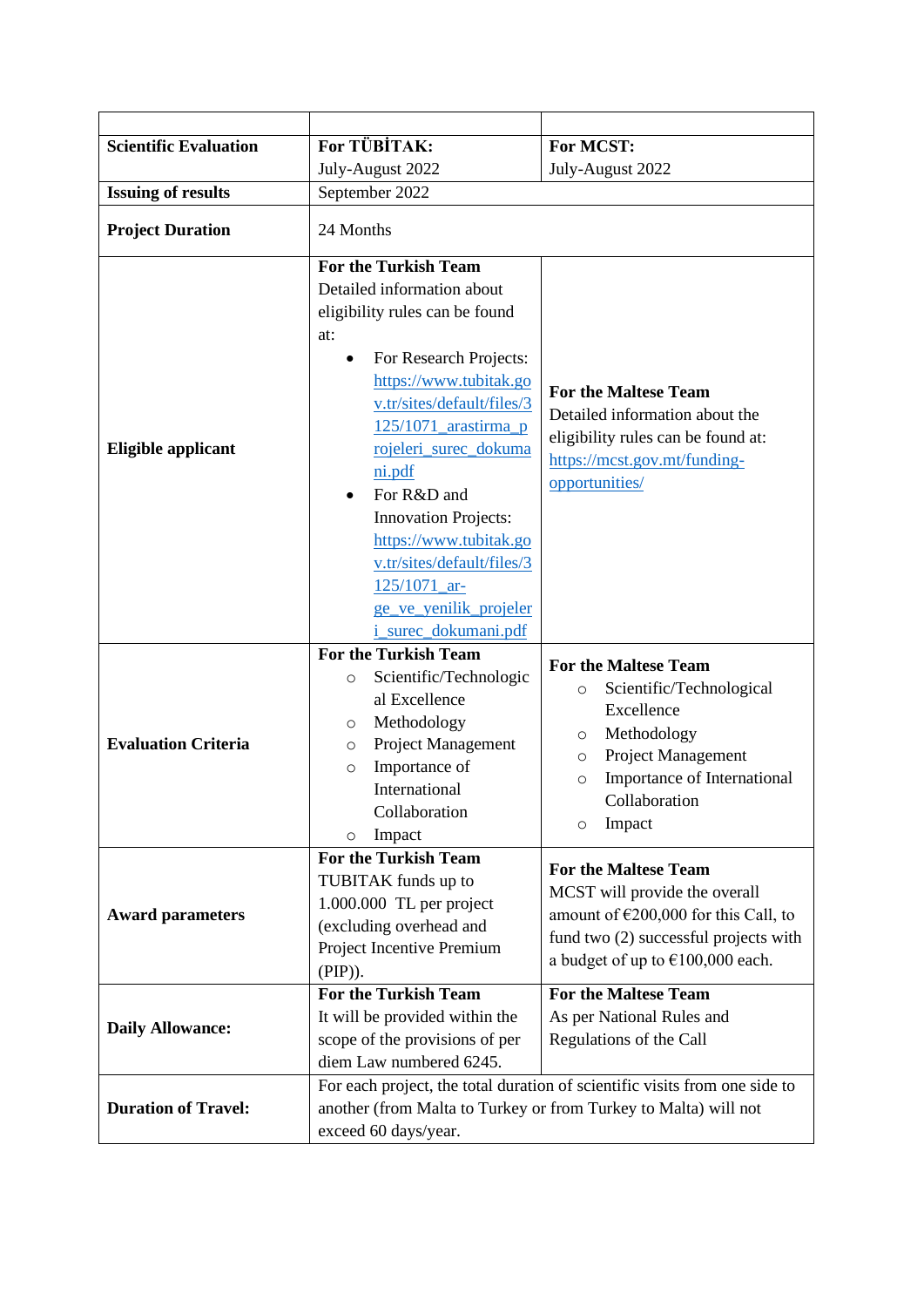|                              | The funding agency is obliged to cover all expenses (including health                                                                                                                                                                                                                                                                                                                                                                                                                                                                                                                                                                                                                                                                                                             |                                                                                                                                                                                                                                                                                                                                                                        |  |
|------------------------------|-----------------------------------------------------------------------------------------------------------------------------------------------------------------------------------------------------------------------------------------------------------------------------------------------------------------------------------------------------------------------------------------------------------------------------------------------------------------------------------------------------------------------------------------------------------------------------------------------------------------------------------------------------------------------------------------------------------------------------------------------------------------------------------|------------------------------------------------------------------------------------------------------------------------------------------------------------------------------------------------------------------------------------------------------------------------------------------------------------------------------------------------------------------------|--|
| <b>Coverage of Expenses:</b> | insurance) for travel and accommodation of its own researchers in<br>accordance with its own rules. No money crossing borders.                                                                                                                                                                                                                                                                                                                                                                                                                                                                                                                                                                                                                                                    |                                                                                                                                                                                                                                                                                                                                                                        |  |
|                              |                                                                                                                                                                                                                                                                                                                                                                                                                                                                                                                                                                                                                                                                                                                                                                                   |                                                                                                                                                                                                                                                                                                                                                                        |  |
|                              | <b>For the Maltese Team</b>                                                                                                                                                                                                                                                                                                                                                                                                                                                                                                                                                                                                                                                                                                                                                       |                                                                                                                                                                                                                                                                                                                                                                        |  |
| How to apply                 | <b>For the Turkish Team</b><br>Proposal submission is made<br>through the TÜBİTAK's<br>online submission system:<br>http://uidb-pbs.tubitak.gov.tr                                                                                                                                                                                                                                                                                                                                                                                                                                                                                                                                                                                                                                | The application form can be<br>downloaded from:<br>https://mcst.gov.mt/funding-<br>opportunities/                                                                                                                                                                                                                                                                      |  |
| <b>Program Contact</b>       | <b>TÜBİTAK</b><br><b>Ayşe SAYIN ÜKE</b><br><b>Scientific Programs Chief</b><br><b>Expert</b><br>Program Coordinator<br><b>International Cooperation</b><br>Department-Bilateral and<br><b>Multilateral Relations Division</b><br><b>TUBITAK</b><br>Tunus Cad. No: 80<br>Kavaklidere 06100 ANKARA<br><b>TURKEY</b><br>$T + 903122981795$<br>www.tubitak.gov.tr<br>uidb@tubitak.gov.tr<br><b>TÜBİTAK</b><br>Dr. Fahriye ERTUĞRUL<br>Scientific Programs Chief<br>Expert<br><b>International Cooperation</b><br>Projects Research Grant<br>Committee (UPAG)<br>TUBITAK (Ek Hizmet Binası)<br>İşçi Blokları Mahallesi Muhsin<br>Yazıcıoğlu Cad.<br>No: 51/C 06520 Çankaya,<br><b>ANKARA TURKEY</b><br>$T + 903122981805$<br>www.tubitak.gov.tr<br>fahriye.ertugrul@tubitak.gov.t<br>r | <b>MCST</b><br><b>Glorianne CAMILLERI</b><br>Program Coordinator<br>Internationalisation Unit<br><b>MCST</b><br>Marina Street<br>Kalkara,<br>Malta<br>+356 23602210<br>prima.mcst@gov.mt<br><b>MCST</b><br>Dr. Maria AZZOPARDI<br>Call Manager<br>Internationalisation Unit<br><b>MCST</b><br>Marina Street<br>Kalkara,<br>Malta<br>+356 23602175<br>prima.mcst@gov.mt |  |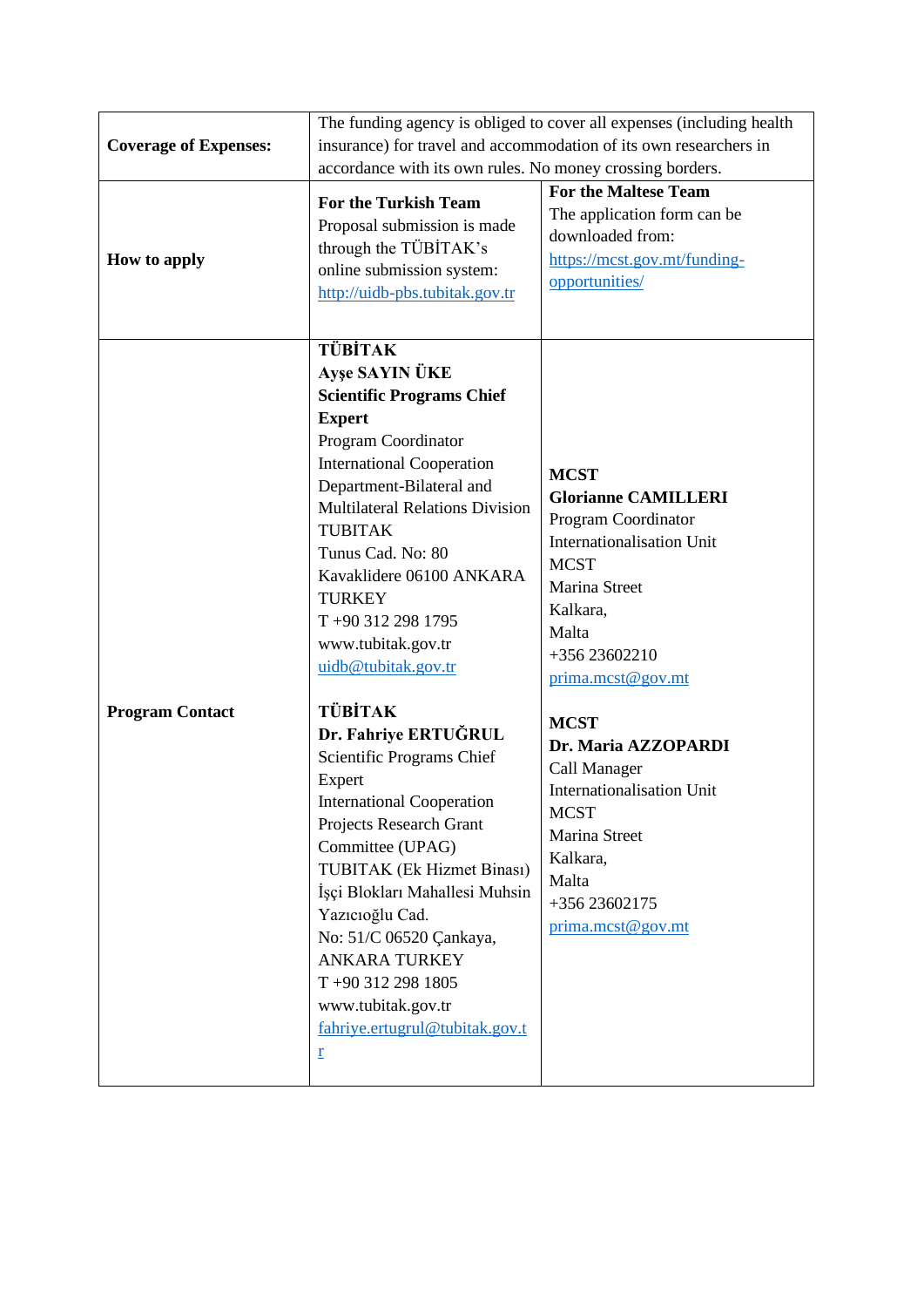## **5. Eligibility Check**

Each proposal received within the designated submission deadline shall pass through an administrative/eligibility check by both Managing Authorities. The administration/eligibility check procedure is defined in the respective National Rules & Regulations set forth by each Managing Authority. For applications to be eligible to move forward to the scientific evaluation stage, applicants shall need to satisfy the criteria set forth by both Managing Authorities.

## **6. Scientific Evaluation**

Each Managing Authority will follow their own scientific evaluation process as defined in the National Rules & Regulations. As a result of the scientific evaluation processes conducted by the Managing Authorities, they will share the evaluation results with each other. The final decision is taken by the Joint Committee that has equal representation of experts from both Managing Authorities. The Joint Committee will choose to fund the projects among the ones that have been evaluated as the most successful projects by both Managing Authorities' evaluation processes, depending on the following call criteria:

- Scientific / Technological Excellence
- Methodology
- Project Management
- Importance of the international collaboration
- Impact

## **7. Post-award**

For successful projects, the beneficiary from each country will sign a Grant Agreement directly with the respective Managing Authority. The National Rules & Regulations will form an integral part of each respective Grant Agreement, which will further define the terms and conditions, including the funding disbursement schedule for both parties. Projects must start and end on the same date for all partners within the project consortium and should ideally start within 3 months from the date of publishing of the Call results.

Other requirements that are specifically required by each of the Managing Authorities shall need to be adhered to by the said counterparts.